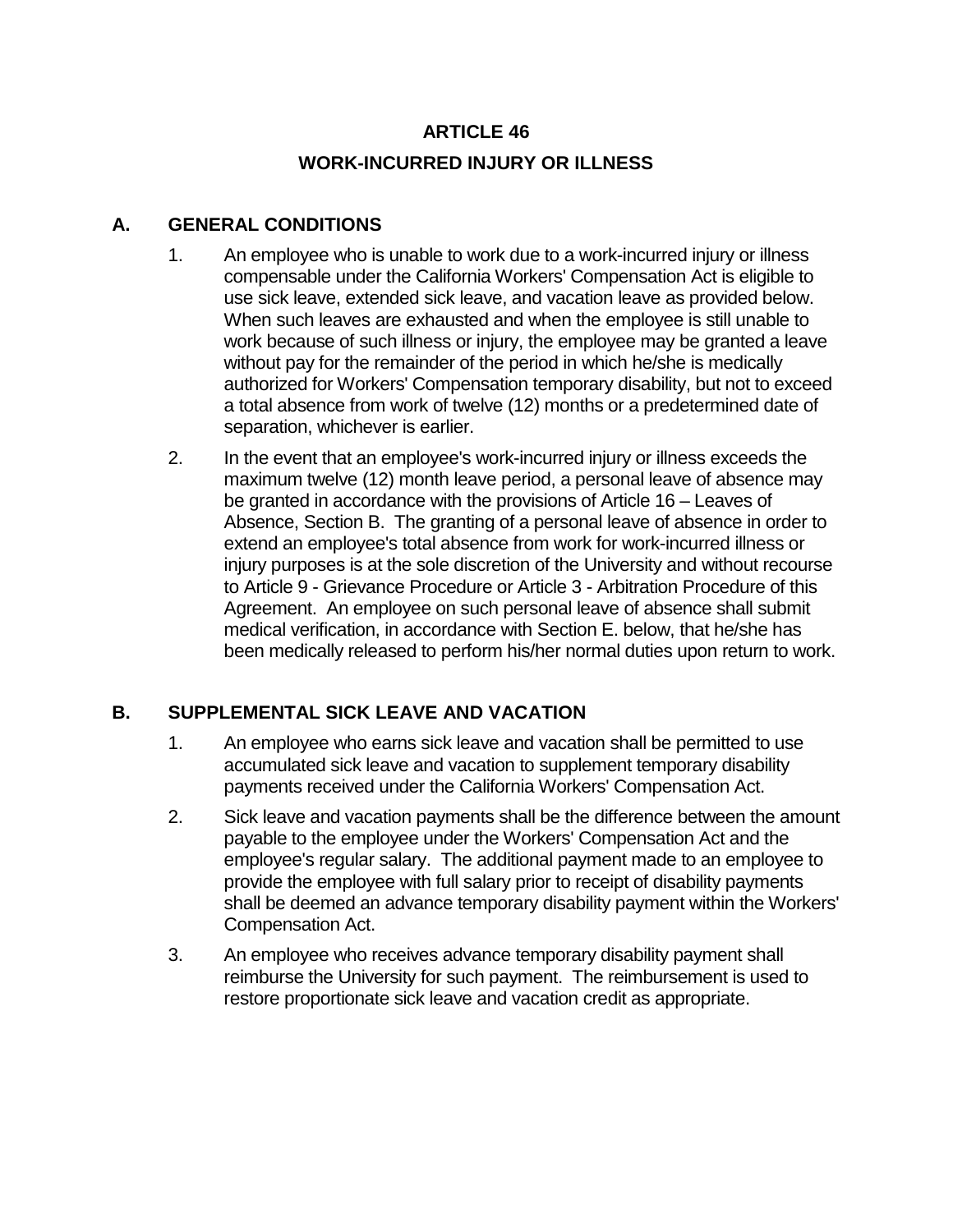# **C. EXTENDED SICK LEAVE**

- 1. An employee who is receiving temporary disability payments and who has exhausted all his/her accumulated sick leave shall receive extended sick leave payments from the University in an amount equal to the difference between the payments from Workers' Compensation and eighty percent (80%) of the basic salary plus any shift differential which the employee would have received. If such an employee returns to part-time University duties, the earnings plus any temporary disability payments, if less than eighty percent (80%) of basic salary plus shift differential, shall be supplemented to eighty percent (80%) by extended sick leave payments, provided the employee continues to be medically authorized for Workers' Compensation temporary disability. Total extended sick leave payments shall not exceed twenty-six (26) weeks for any one (1) injury or illness.
- 2. An eligible employee who does not have sufficient accumulated sick leave to cover the three (3) calendar days' waiting period for receiving Workers' Compensation payments shall receive extended sick leave payment to cover any part of the waiting period not covered by sick leave. Payment shall be made only after determination that the injury or illness is compensable under Workers' Compensation.
- 3. An employee who elects not to use all his/her accumulated sick leave is not eligible for extended sick leave benefits.

# **D. EFFECT ON PAY STATUS**

#### 1. **Supplemental Leave**

An employee who is receiving temporary disability payments and supplemental sick leave or vacation as described in Section B. above is considered on regular pay status for purposes of application of provisions of this Agreement, except completion of the probationary period. Sick leave and vacation earned during this period may be used as soon as credited.

### 2. **Extended Sick Leave**

An employee who is receiving temporary disability payments and extended sick leave benefits as described in Section C. above is considered to be on regular pay status for purposes of application of provisions of this Agreement, except completion of the probationary period. However, sick leave and vacation earned during this period is credited to the employee only upon return to work. If an employee separates without returning to work, the employee shall be paid for vacation earned during the period the employee received extended sick leave payment.

#### 3. **Leave Without Pay**

An employee on leave without pay and receiving temporary disability payments earns sick leave and vacation on the same basis as if regularly employed, but such sick leave and vacation is credited to the employee only